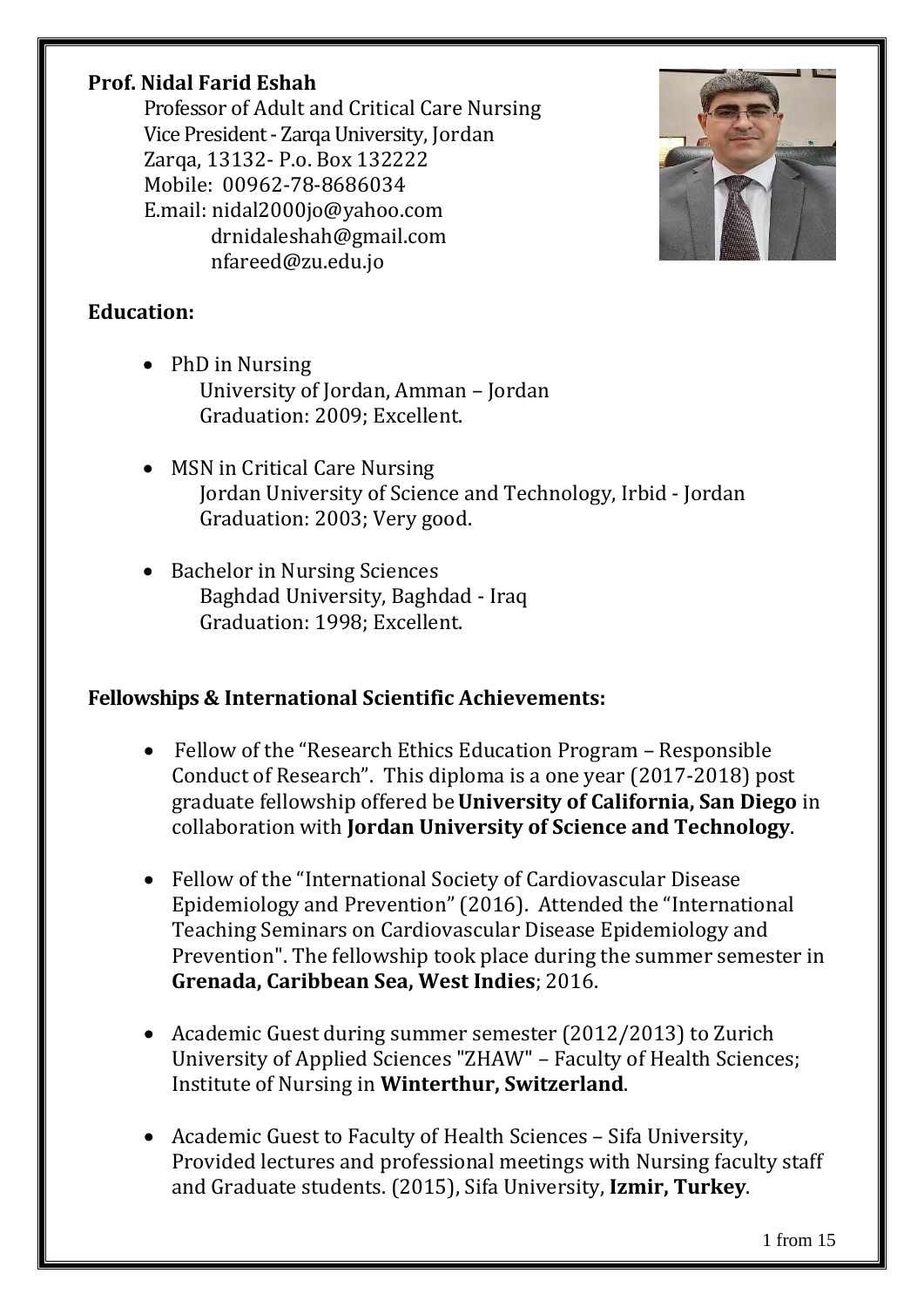### **Professional Memberships:**

- A member of the European Society of Cardiology Council on Cardiovascular Nursing and Allied Professions (CCNAP).
- A member of the European Society of Cardiology Working Group on Hypertension and the Heart.
- A member of the European Association for Cardiovascular Prevention and Rehabilitation (EACPR).
- Iordanian Nurses and Midwives Council.
- Saudi Council of Health Specialty.

### **Awards and Honors:**

- The winner of the "**Best Researcher award**" of the year 2019, which provided by **Zarqa University – Jordan**.
- Awarded the **Educational Grant** by Association of Cardiovascular Nursing and Allied Professions "ACNAP". The award in the Annual Congress 2019, **Milan, Italy.**
- Awarded the **Travel Grant** by European Atherosclerosis Society "EAS", to attend the EAS 86th congress 2018 in **Lisbon, Portugal**.
- Granted the "**Post Doctoral Mentorship Award**" of the year 2013, which provided by the European Society of Cardiology. The award announced during Euro Heart Care congress that held in **Glasgow, Scotland**.
- The winner of the "**Best Scientific Research award**" of the year 2013, which provided by **Zarqa University – Jordan**.
- Awarded the **Travel Grant** by Council of Cardiovascular Nursing and Allied Professions "CCNAP". The award announced in the Annual Spring Meeting on Cardiovascular Nursing 2012, **Copenhagen, Denmark.**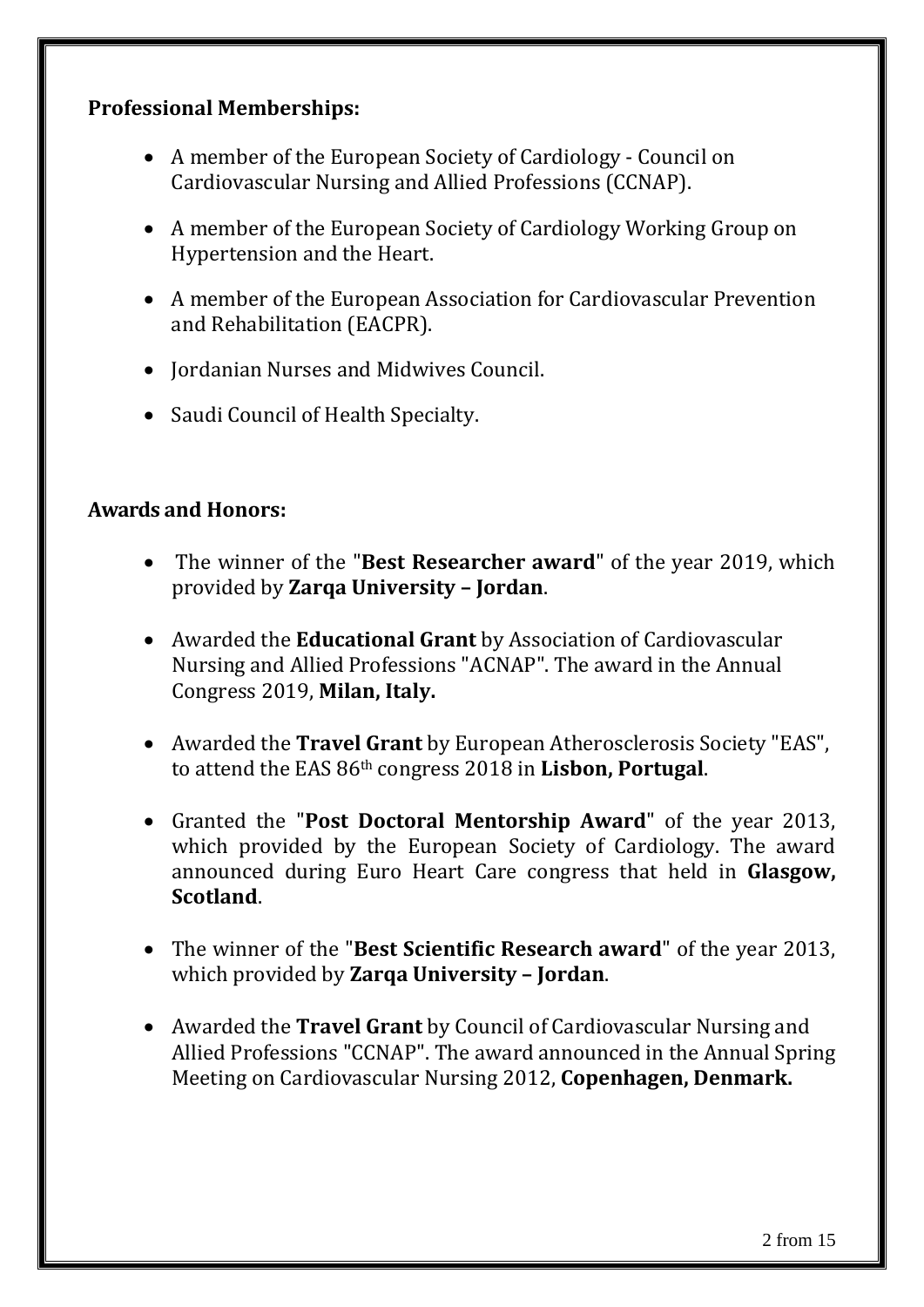#### **Scientific Achievements**

# **A- Published Manuscripts**

- Eshah, N., Mosleh S., & Ahmed Al-Smadi. The decisional balance toward health behaviors among patients with hypertension. *Clinical Nursing Research*. (2020); in press.
- Alsaraireh M., & Eshah, N. Factors that influence the quality of pain management in patients with skin traction. *International Journal of Orthopaedic and Trauma Nursing*. (2020); 36, 100713.
- Eshah N. Readiness for behaviour change among patients living with ischemic heart diseases. *Journal of Nursing Research*. (2019); 27(6), e57.
- Abed M., Eshah N., & Moser D. Risk profile of myocardial infarction in young versus older adults. *Heart & Lung***.** (2018); 47(3), 226–230.
- Haddad N., Saleh M. & Eshah N. Effectiveness of nurse-led video interventions on anxiety in patients having percutaneous coronary intervention. *International Journal of Nursing Practice.* (2018); e12645.
- Eshah N. Investigating Cardiovascular Patients' Preferences and Perspectives regarding the Use of Social Media in Health Education. *Contemporary Nurse.* (2018); 54(1), 52–63.
- Eshah N. & Froelicher E. Knowledge, attitudes, beliefs and patterns of waterpipe use among Jordanian adults who exclusively smoke waterpipes. *European Journal of Cardiovascular Nursing*. (2018); 17(1), 85-92.
- Al Daken L. & Eshah N. Self-reported adherence to therapeutic regimens among patients with hypertension. *Clinical & Experimental Hypertension*. (2017); 39(3), 264-270.
- Haddad N., Saleh M. & Eshah N. Cardiac Catheterization and patients' Anxiety levels. *British Journal of Cardiac Nursing*. (2017); 12(7), 130-134.
- Mosleh S., Eshah N. & Dar Awwad M. [Percutaneous coronary](https://www.researchgate.net/publication/308490551_Percutaneous_coronary_intervention_and_heart_surgery_learning_needs_of_patients_in_Jordan?ev=prf_pub)  [intervention and heart surgery learning needs of patients in Jordan.](https://www.researchgate.net/publication/308490551_Percutaneous_coronary_intervention_and_heart_surgery_learning_needs_of_patients_in_Jordan?ev=prf_pub) *International Nursing Review.* (2016); 63(4), 562-571.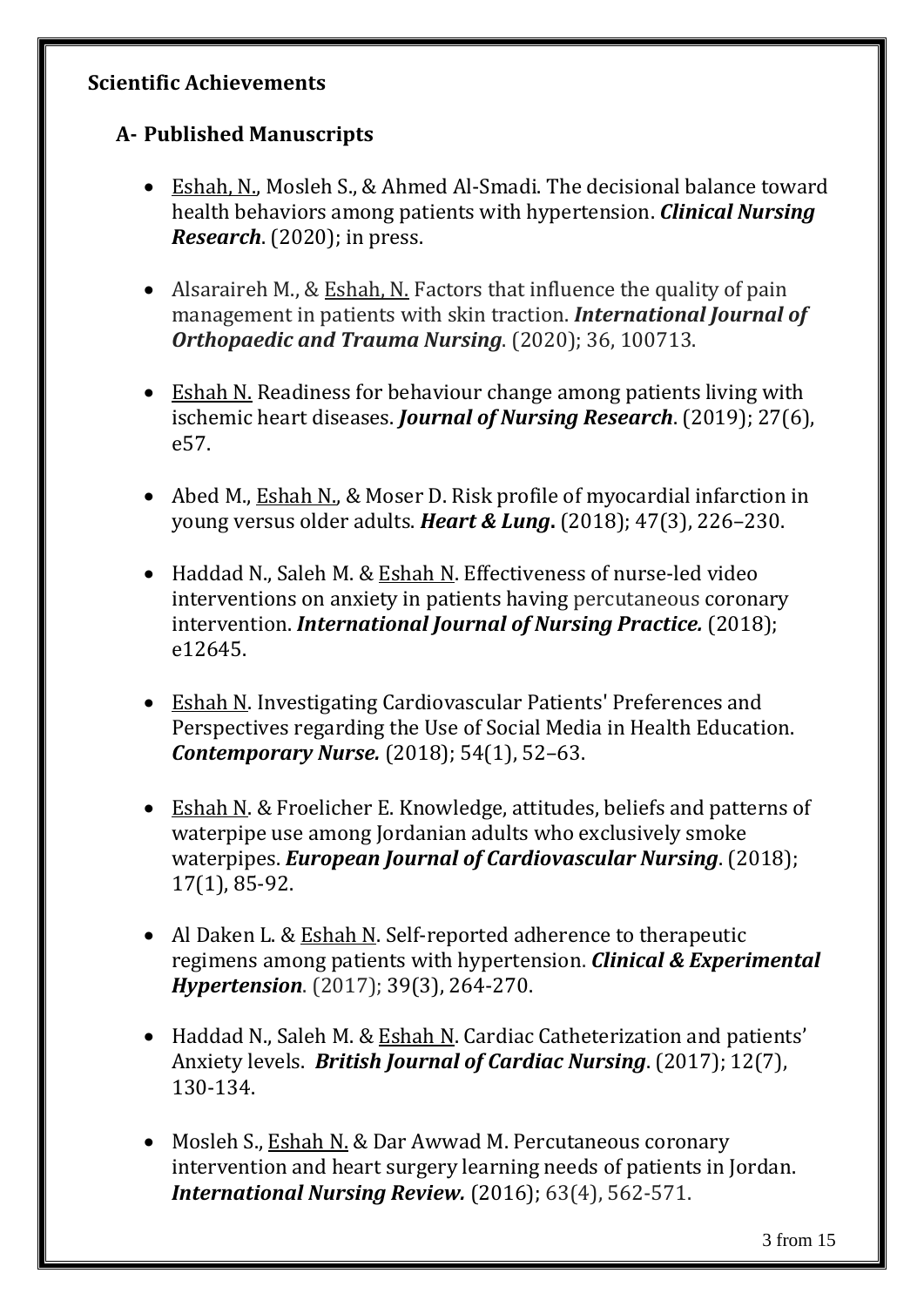- Alazzam M., Albashtawy M., Manal K., Eshah N., Baker O., Alomari O. & Alkhawaldeh A. Advantages and disadvantages of studying the family as a context approach when dealing with a school aged child diagnosed with Attention Deficit Hyperactivity Disorder. *Iran Journal of Public Health*, (2016); 45(10), 1369-1370.
- Mosleh S., Eshah N. & Almalik M. Perceived Learning Needs According to Patients who have Undergone major Coronary Interventions and their Nurses. *Journal of Clinical Nursing*. (2016); 26(3-4), 418-426.
- Eshah N. & Al Daken L. Assessing Publics' Knowledge about Hypertension in a Community-Dwelling Sample. *Journal of Cardiovascular Nursing*. (2016); 31(2): 158-165.
- Eshah N. & Rayan A. Psychological Burden of a relative's Cardiac Intensive Care Unit admission. *British Journal of Cardiac Nursing*. (2015); 10(4): 194-200.
- Eshah N. & Rayan A. Predicting the Negative Emotional Symptoms in Relatives of Patients Residing in Intensive Care Unit. *Global Journal on Advances in Pure and Applied Sciences*. (2015); 7: 21-28.
- Eshah N. "Ischemic Heart Diseases: The unrecognized killer in the Jordanian community". *Journal of behavioral Health.* (2014); 3(1), 58- 64.
- Eshah N. "Predischarge Education Improves Adherence to a Healthy Lifestyle among Jordanian Patients with Acute Coronary Syndrome". *Nursing and Health Sciences.* (2013); 15: 273-279.
- Eshah N. "Seeking Medical Attention among Jordanian Patients with Acute Myocardial Infarction". *European Scientific Journal*. (2013); special edition 3: 753-761.
- Eshah N. "Knowledge of Stroke and Cerebrovascular Risk Factors among Jordanian Adults". *Journal of Neuroscience Nursing*. (2013); 45(5). 13-19.
- Eshah N. "Jordanian Acute Coronary Syndrome Patients' Learning Needs: Implications for Cardiac Rehabilitation and Secondary Prevention Programs". *Nursing and Health Sciences.* (2011); 13: 238- 245.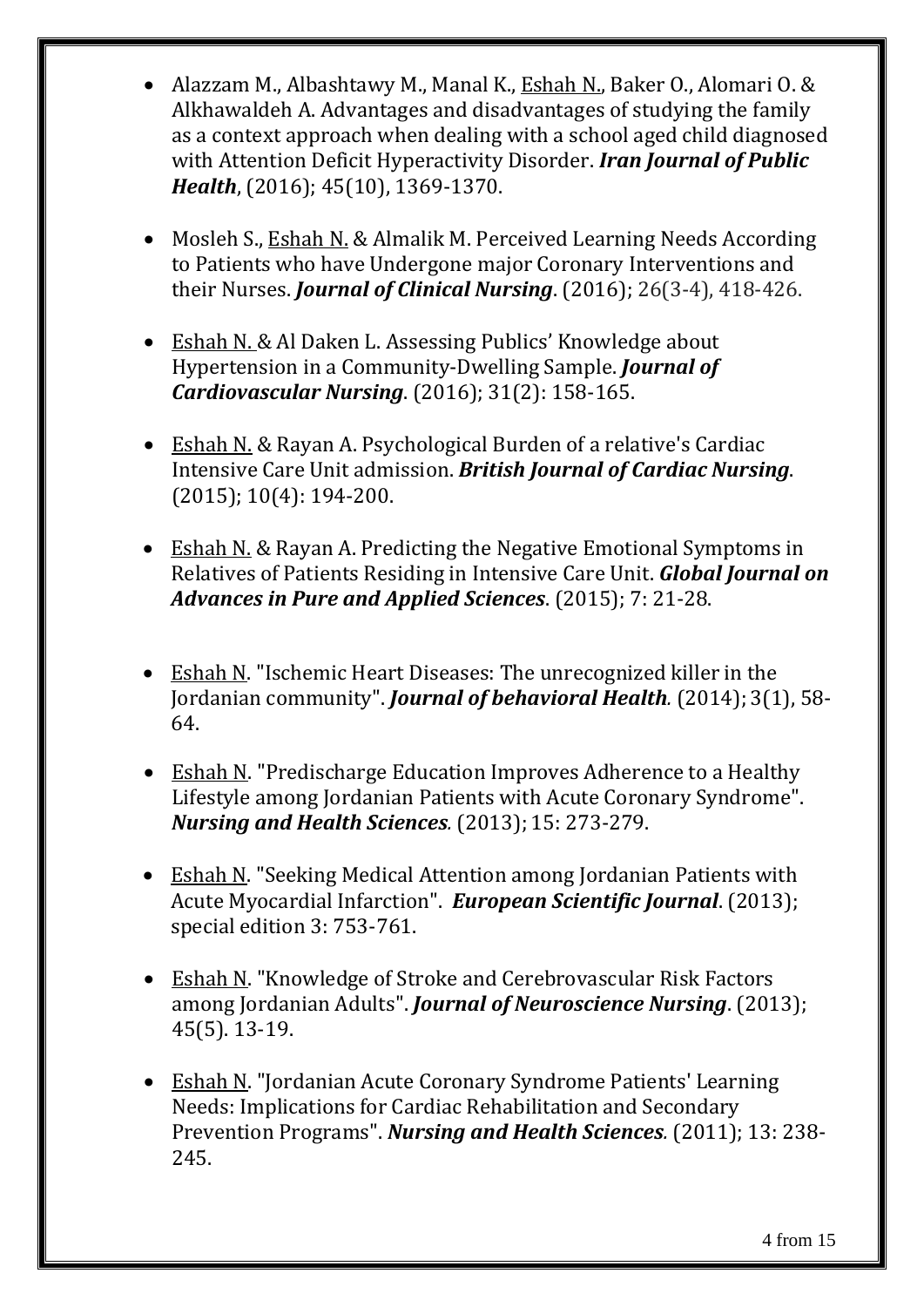- Eshah N. "Lifestyle and Health Promoting Behaviors in Jordanian Subjects without Prior History of Coronary Heart Disease". *International Journal of Nursing Practice.* (2011); 17: 27-35.
- Bond A., Eshah N., Bani-Khalid M. et al. "Who Uses Nursing Theory? A Univariate Descriptive Analysis of Five Years Research Articles". *Scandinavian Journal of Caring Sciences*. (2011); 25: 404 – 409.
- Eshah N., Bond A. & Froelicher E. "The Effects of a Cardiovascular Disease Prevention Program on Knowledge and Adoption of a Heart Healthy Lifestyle in Jordanian Working Adults". *European Journal of Cardiovascular Nursing.* (2010); 9: 244-253.
- Eshah N. & Bond A. "Acute Myocardial Infarction Survivors Experiences: a Qualitative Literature Review". *Jordanian Medical Journal*. (2009); 43(3): 238-246.
- Eshah N. & Bond A. "Cardiac Rehabilitation Program for Coronary Heart Disease Patients: An Integrative Literature Review". *International Journal of Nursing Practice*. (2009); 15: 131-139.

## **B- Manuscripts in Review:**

- Empowerment Predicting Nurses' Work Motivation and Occupational Mental Health.
- Career Trends and Turnover Intention over Different Career Stages among Oncology Nurses.
- Structural, Psychological Empowerment and Organizational Commitment among Staff Nurses in Jordan.
- Factors Predicting Dependence on Waterpipe Smoking among Waterpipe Exclusive Smokers.
- Health Care Providers' Attitude and Perception toward Patients safety culture: An Integrated Literature Review.
- Workplace Violence against Healthcare Workers: An Integrative Literature Review.
- Job Satisfaction and Its Contributing Factors: An Integrative Literature Review.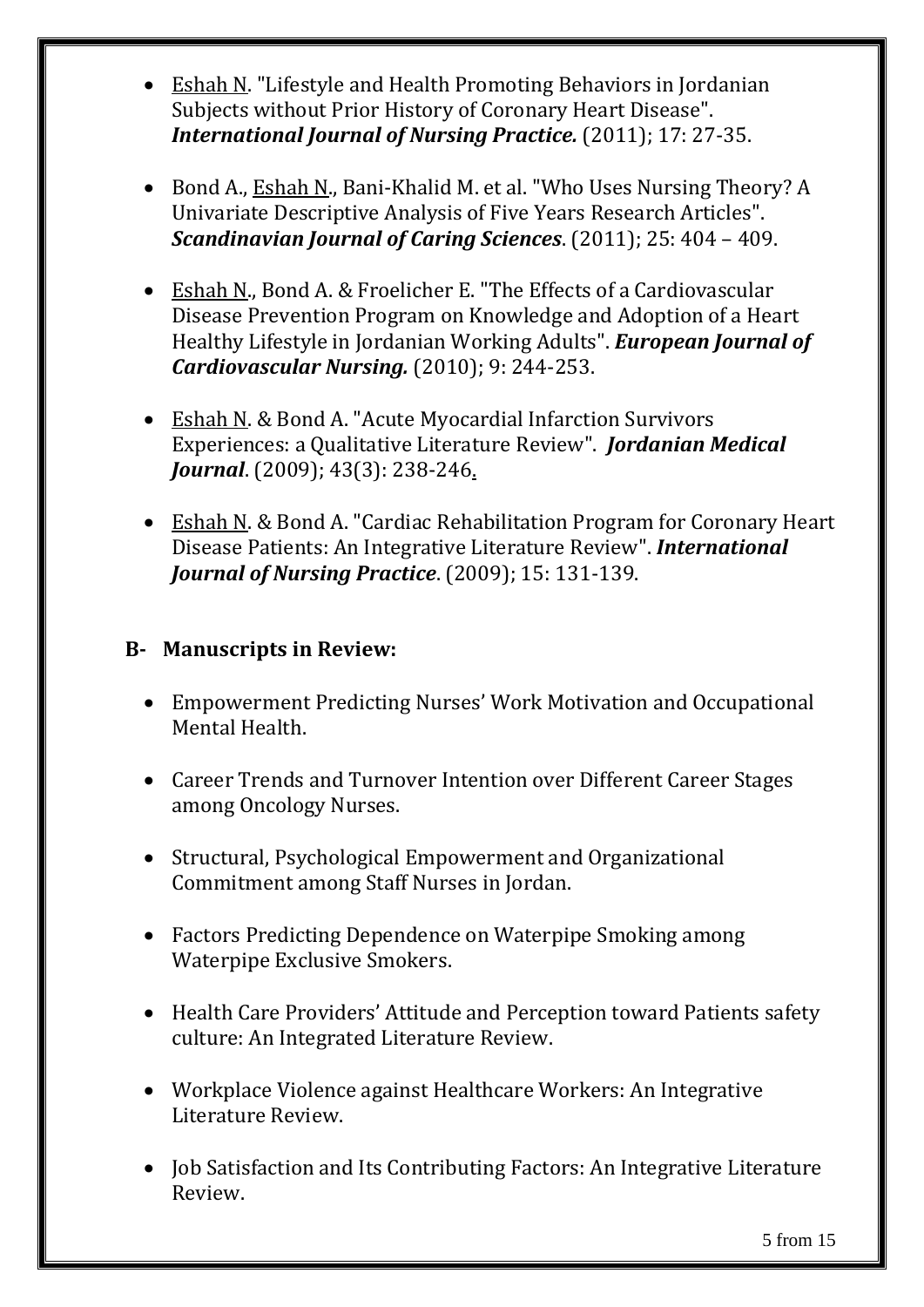# **C- Manuscripts Under Construction:**

- The Role of Mindfulness and Emotional Intelligence in Conflict Resolution among Jordanian Nurse Managers.
- Professional self-concept and problem solving ability among registered nurses over different career stages.
- The role of social support and job satisfaction on work engagement among critical care nurses.
- The context, patterns, beliefs, and dependence of adult cigarettes smokers.

#### **D- Thesis and Dissertation:**

- "Predictors of Patients' Delay in Seeking Medical Treatment in Jordanian Acute Myocardial Infarction Patients" (*Master Thesis*).
- "The Effects of an Intervention Program on Knowledge about Coronary Heart Disease and Adoption of Healthy Lifestyle in Working Adults in Jordan" (*Doctoral Dissertation*).

### **E- Conferences / Congresses:**

- Presenter in the Euro Heart Care- 2019; Annual Congress of the Association of the Cardiovascular Nursing and allied Professions, from 2-4 May 2019 in *Milan, Italy*.
- Presenter in the MED-HEALTH Final International Conference in Public Health Management and Practice, from 29-30 September 2018 in *Hammamet, Tunisia***.**
- Presenter in the European Atherosclerosis Society Congress EAS 2018, from 5-8 May 2018 in *Lisbon, Portugal*.
- Presenter in the Third International Conference on Waterpipe Tobacco Smoking Research *"Translating waterpipe tobacco smoking research evidence into practice, policy and regulation"*, From 10-11November, 2017 in **Beirut, Lebanon.**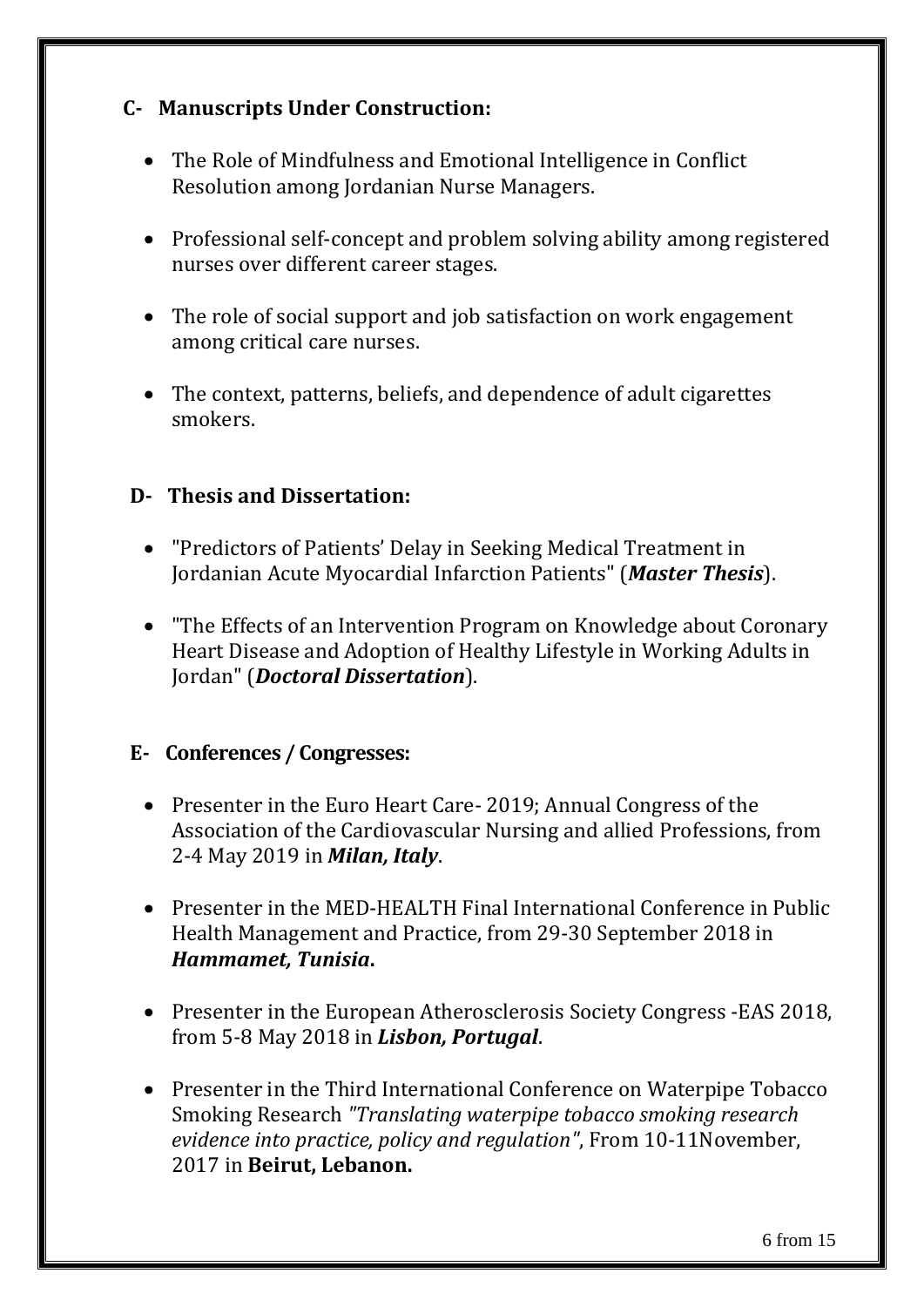- Presenter in the Euro Prevent- 2017; European Congress on Preventive Cardiology, from 6-8 April 2017 in *Malaga, Spain*.
- Invited guest Speaker in the Euro Heart Care- 2016; Annual Congress of the Council on Cardiovascular Nursing and allied Professions, from 15- 16 April 2016 in *Athena, Greece*.
- Presenter in the International Cardiology & Cardiovascular Medicine Summit- 2016; Recent Advances and Future Trends in Cardiology, February, 2016 in *Dubai, United Arab Emirates***.**
- Presenter in the Euro Heart Care- 2015; Annual Congress of the Council on Cardiovascular Nursing and allied Professions, from 13-15 June 2015 in *Dubrovnik, Croatia*.
- Speaker in the Second World Conference on Health Sciences, from 30<sup>th</sup> of April – 2nd of May 2015 in *Izmir, Turkey*.
- Invited speaker in National Nursing Conference: "Toward creativity in daily nursing practice", that held in University of Applied Sciences – *Amman*, November, 2014.
- Speaker and invited faculty member in the Euro Heart Care- 2014; Annual Congress of the Council on Cardiovascular Nursing and allied Professions, from 3-5 April 2014 in *Stavenger, Norway*.
- Speaker in Target Meeting's *3rd world* cardiovascular, diabetes, and obesity *online conference*, September 16-18, (2013).
- Speaker in the Annual International Interdisciplinary Conference (AIIC), from 24-26 April 2013 in *Azores Islands, Portugal*.
- Presenter in the Euro Heart Care- 2013; Annual Congress of the Council on Cardiovascular Nursing and allied Professions, from 22-23 March 2013 in *Glasgow, Scotland*.
- Speaker in Target Meeting's *2nd* world cardiovascular, diabetes, and obesity *online conference*, September 11-14, (2012).
- Speaker in the  $12<sup>th</sup>$  Annual Spring Meeting on Cardiovascular Nursing, held from 16-17 March 2012 in *Copenhagen, Denmark*.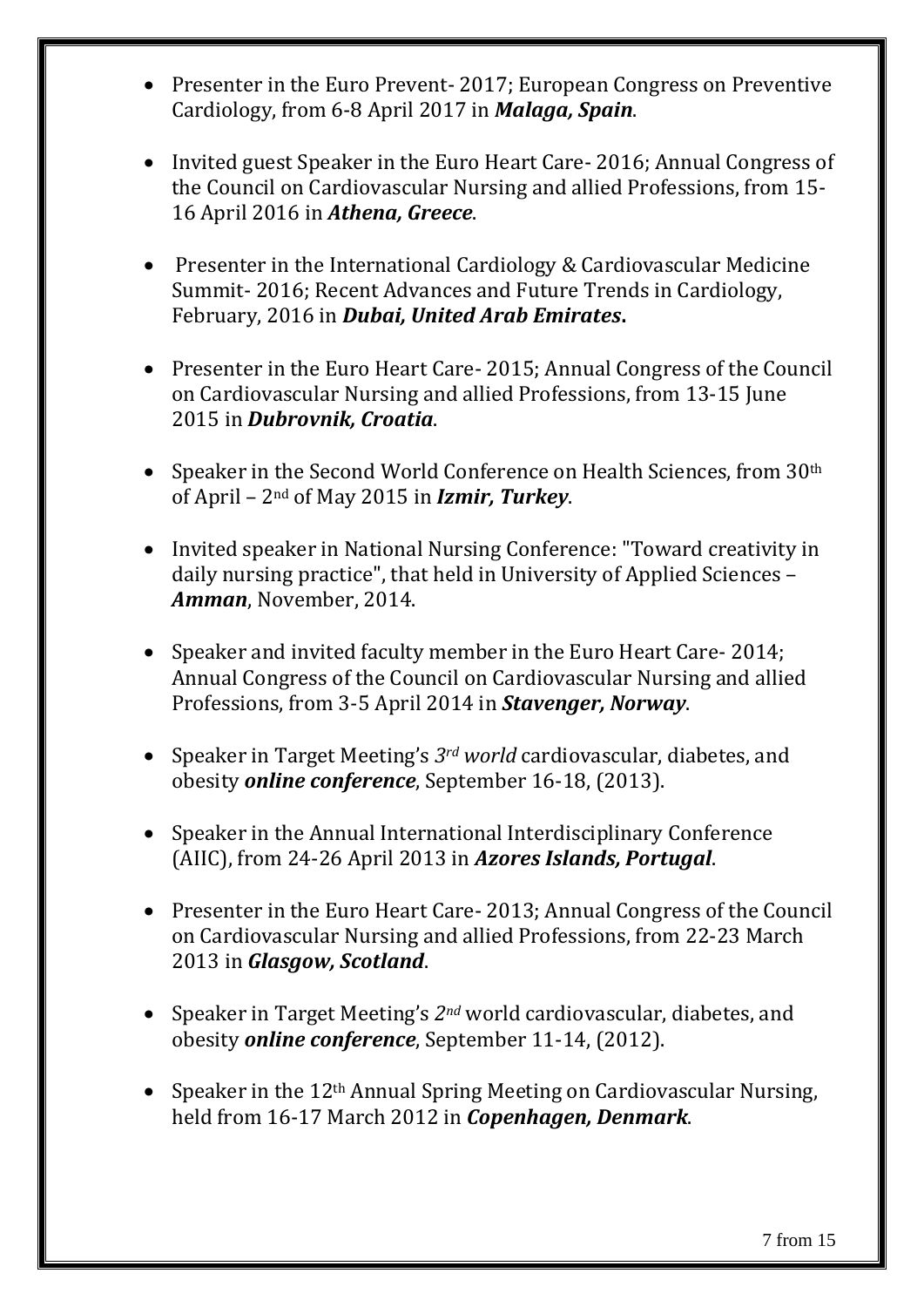- Speaker in The Cardiology Congress "*Challenges and Update in Assessment and Management of Heart Disease and Risk Factors*" 10th – 12th of December (2011). *Istanbul – Turkey*.
- Speaker and chair of the Session 3: *Cardiovascular clinical research and practice* in the Target Meeting's 1st world cardiovascular, diabetes, and obesity *online conference*, September 22-24, (2011).
- Speaker in the BIT's  $2^{nd}$  International Congress of Cardiology (2010) "*Translational Medicine to Healthcare*". *Shangahi - China*.
- Speaker in the Third International JNC Nursing Conference (2010). *"The Heart of the Matter: Relevance of Nursing Responsiveness"*. *Amman – Jordan*.
- Speaker in the International Nursing Symposium "*Building connections for Global nursing: Engage, Transform, Empower*" (2009). *Riyadh - Saudi Arabia*.
- Speaker in the Western Institute of Nursing conference "WINS" (2009). *Utah: Salt Lake – United State of America*.
- Speaker in the First Nursing Scientific day At Zarqa University (2009). *"Nursing Challenges in the Current Era"*. *Zarqa University – Jordan*.
- Speaker in the Second International JNC Nursing Conference (2008). *"The Less Traveled Road: Search for New Realities"*. *Dead Sea – Jordan*.
- Speaker in the Second Nursing conference of Al Al-Bayt University (2007). *"Where We are and What We Hope?"*. *Mafraq, Jordan.*
- **F- Organizing Conferences:** 
	- The chairperson of the Third Nursing Scientific Day " *Empowering Nurses toward Improving Quality Care* " that was held at Zarqa University, 7 March, 2018. *Zarqa University – Jordan*.
	- The Head of the Scientific Committee for the Second Nursing Scientific Day "*Innovations in nursing research, practice & education* " that was held at Zarqa University, 15 March, 2018. *Zarqa University – Jordan*.
	- The Head of the Scientific Committee for the First International Nursing Conference- INC 2016 "*Improving Clients' Outcomes through Implications of Scientific Evidence* " that was held at Zarqa University, 6- 7 April, 2016. *Zarqa University – Jordan*.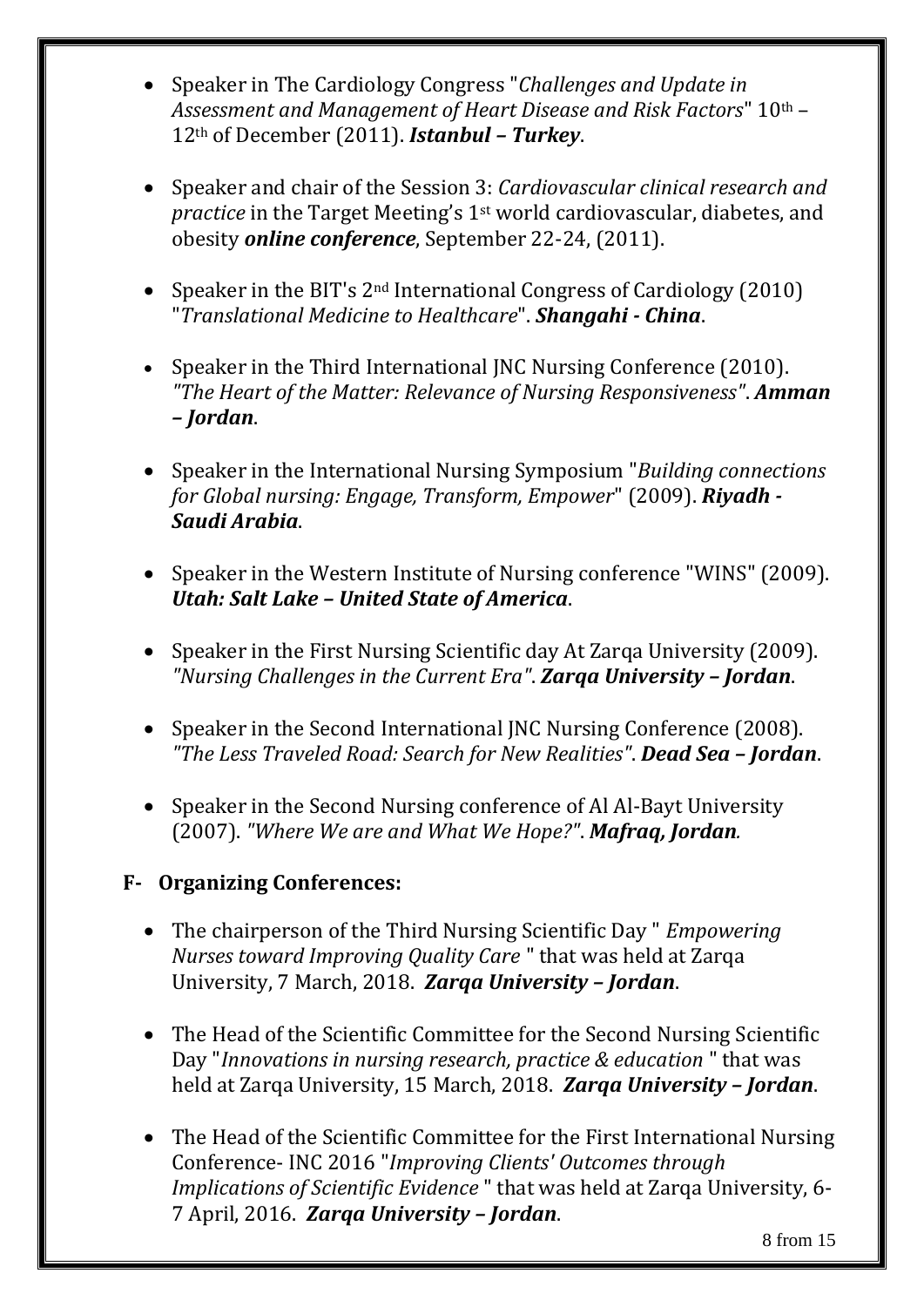- Member in Organizing, and Administrative Committees for the First International Nursing Conference- INC 2016 "*Improving Clients' Outcomes through Implications of Scientific Evidence* " to be held in Zarqa University, 6-7 April, 2016. *Zarqa University – Jordan*.
- The Head of the Organizing Committee for the First Nursing National conference At Zarqa University (2010). *"Expanding Horizons of Nursing Profession: Science and Application"*. *Zarqa University – Jordan*.

#### **Research Interests:**

Cardiovascular nursing

Health Education

Health promotion

Lifestyle modification

Primary prevention

Secondary prevention

Cardiac rehabilitation

Smoking waterpipe and cigarettes

#### **Work Experience:**

| Position                       | Location                                        | Duration                             |
|--------------------------------|-------------------------------------------------|--------------------------------------|
| Professor                      | Zarqa University – Faculty of<br>Nursing-Jordan | November 2019 -<br>Till now          |
| Associate Professor            | Zarga University – Faculty of<br>Nursing-Jordan | September 2014 -<br>November 2019    |
| <b>Assistant Professor</b>     | Zarga University – Faculty of<br>Nursing-Jordan | June 2009 -<br>September 2014        |
| Lecturer                       | Zarqa University – Faculty of<br>Nursing-Jordan | September 2006 -<br><b>June 2009</b> |
| Head Nurse,<br>Pediatric Floor | King Hussein Cancer Center<br>(KHCC), - Jordan  | September 2005-<br>September 2006    |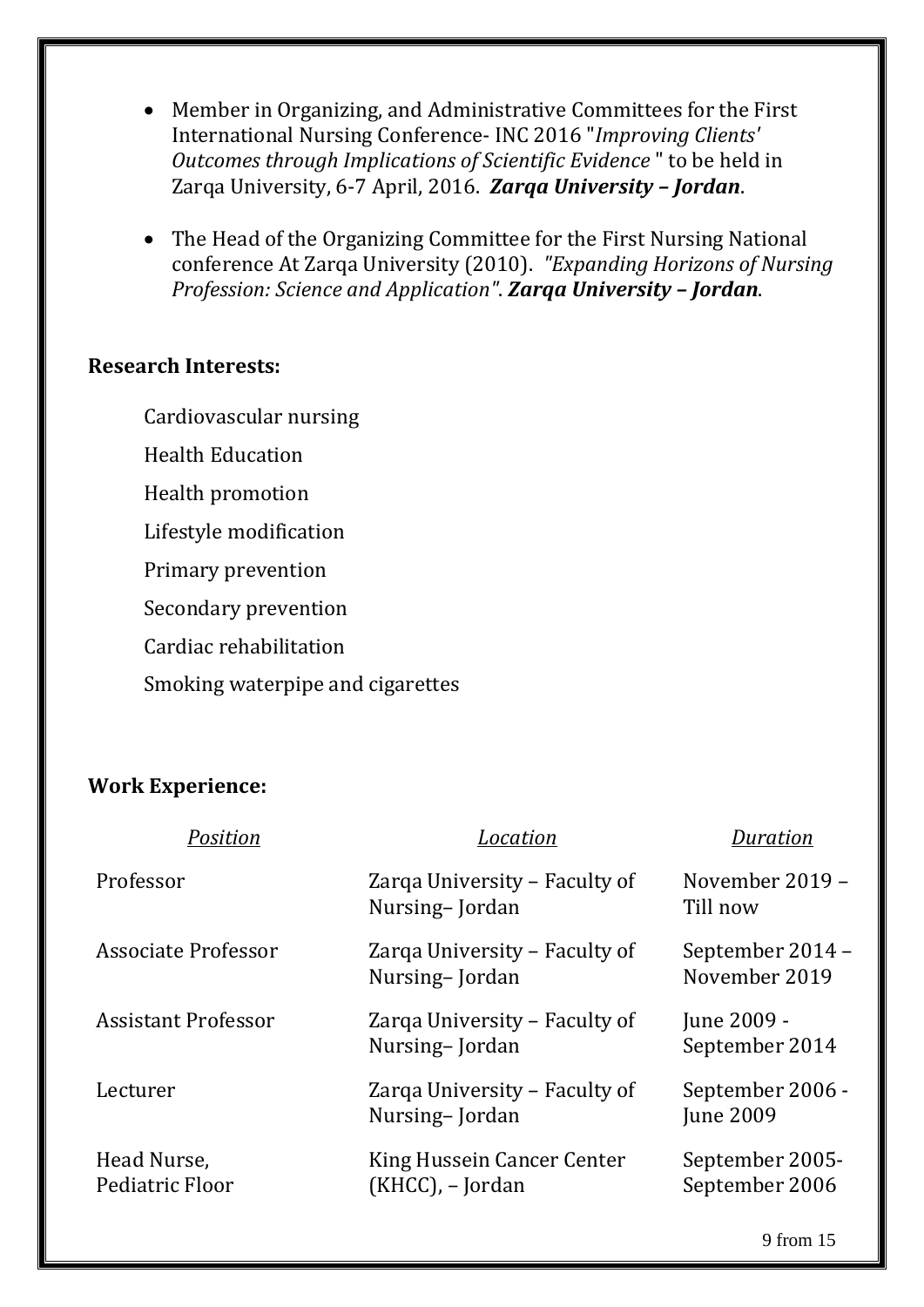| First Incharge Nurse,           | King Hussein Cancer Center  | <b>March 2004-</b> |
|---------------------------------|-----------------------------|--------------------|
| <b>Intensive Care Unit</b>      | (KHCC), - Jordan            | September 2005     |
| First Incharge Nurse,           | Jordan University Hospital, | August 2000 -      |
| <b>Burn Intensive Care Unit</b> | Amman - Jordan              | March 2004         |
| Registered Nurse,               | Jordan University Hospital, | August 1998 – July |
| <b>Emergency Department</b>     | Amman - Jordan              | 2000               |

#### **Administrative Experience / Academic Institutions:**

- Vice President / Zarqa University (June 2020 till now)
- Dean of the Faculty of Nursing / Zarqa University (2017–2018), (2018) – 2019), (2019-2020).
- Vice Dean of the Faculty of Nursing /Zarqa University, years (2011-2012), (2012-2013), (2013-2014), (2014-2015), and (2015-2016).
- Acting Dean of the Faculty of Nursing / Zarqa University / Summer semester of (2011- 2012), (2012-2013), (2013-2014), (2014-2015) and (2015-2016).
- Head of the Nursing Department at the Faculty of Nursing, Zarqa University, years (2012-2013), (2013-2014), (2017-2018), (2018 – 2019), (2019-2020).

### **Teaching Experience:**

Taught the following courses for Master students:

- Research methodology in nursing
- Data management and statistical analysis
- Master Application Project

Taught the following courses for Bachelor students:

- Pharmacology
- Health Education
- Research Methods
- Pathophysiology
- Medical Terminology
- Nursing Trends and Ethics
- Fundamentals of Nursing / Theory
- Fundamentals of Nursing / Practicum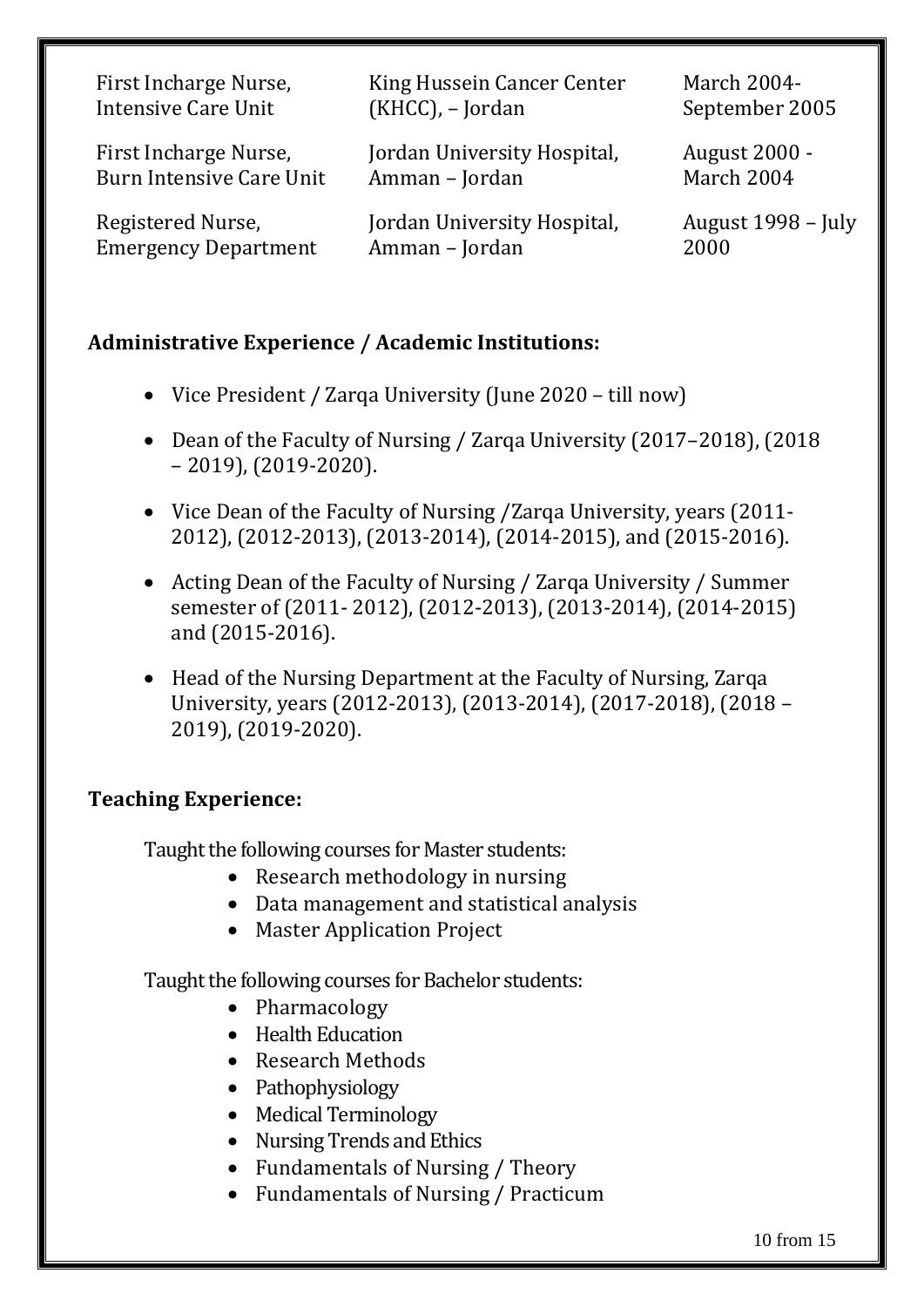- Adult Health Nursing I/ Theory
- Adult Health Nursing I / Practicum
- Adult Health Nursing II/ Theory
- Adult Health Nursing II / Practicum
- Critical Care Nursing / Theory
- Critical Care Nursing / Practicum
- Health Assessment & Physical examination

#### **Postgraduate Studies:**

- **Supervising** several Master students at Zarqa University Faculty of Nursing. Thesis titles:
	- The relationship between career trends and turnover intention among oncology nurses: a repeated cross-sectional survey.
	- Structural and psychological empowerment as predictors of nurses' motivation, and occupational mental health.
	- Structural, psychological empowerment and organizational commitment among staff nurses in Jordan.
	- The role of mindfulness and emotional intelligence in conflict resolution among Jordanian nursing managers.
	- The relationship between professional self-concept and problem solving among Jordanian nurses over different career stages.
- **External Examiner** in several Doctoral Dissertation Examination Committees, University of Jordan – Faculty of Nursing.
- **External Examiner** in several Master Thesis Examination Committees, University of Jordan – Faculty of Nursing.

### **Research Support and Grants:**

Abdul Hameed Shoman Fund for Supporting Scientific Research, Abdul Hameed Shoman Foundation, Jordan (2016). Amount: \$ 11000 Role: PI

Deanship of Scientific Research Fund, Zarqa University, Jordan.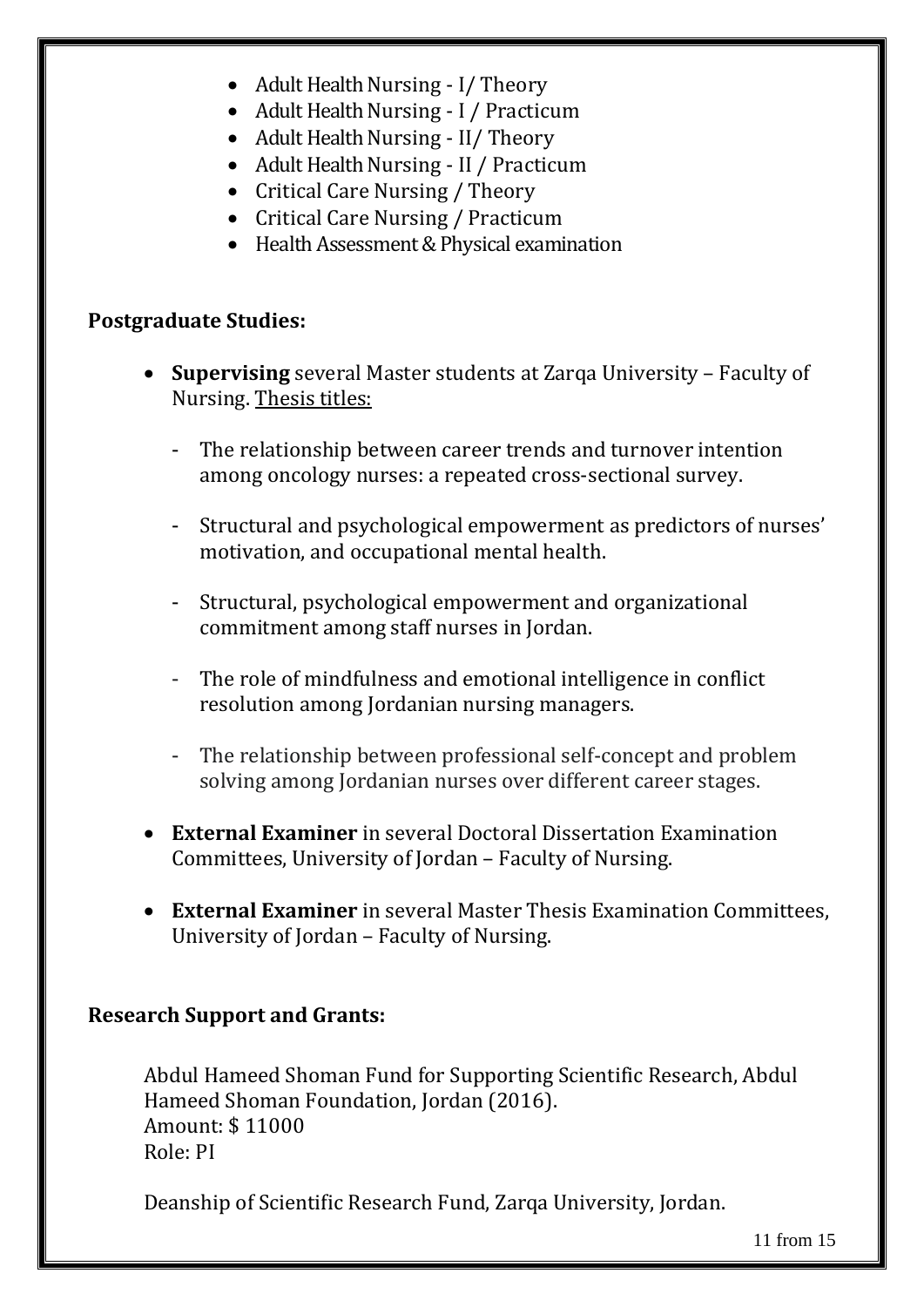Amount: Three rounds of support from 2012 – 2015 / Total \$ 5500 Role: PI

Deanship of Scientific Research Fund, Zarqa University, Jordan. Amount: Three rounds of support from 2009 – 2011 / Total \$ 5000 Role: PI

# **Membership in Scientific Committees:**

Member in scientific committees of the following international conferences:

- Member of the International Editorial Board of the "European Scientific Journal".
- 4th Eurasian Multidisciplinary Forum, EMF 2016, 27-29 April 2016, Vienna, Austria.
- 4th Mediterranean Interdisciplinary Forum on Social Sciences and Humanities, MIFS 2016, 16-18 May 2016, Barcelona, Spain.
- 5th Global Academic Meeting, GAM 2016, 24-26 March 2016, Budapest, Hungary.
- 3rd International Scientific Forum, ISF 2015, 22-25 April 2015, Amman, Jordan.
- 3th Global Academic Meeting, GAM 2015, 17-19 September 2015, New York, USA.

### **Training courses and workshops:**

- Attended training & management meeting supported by Erasmus Plus in **Alicante, Spain** 18th – 20th September 2018. The target was to enhance, develop the teaching materials for the core courses of the master program in PHM.
- Successfully completed the 10 modules **CITI** Program **(Collaborative Institutional Training Initiative)** Course entitled "Responsible Conduct of Research- RCR", September 2017.
- Attended workshop on "Dissemination and Implementation Training for Waterpipe Research" Supported by National Institute of Drug Abuse (NIDA) & National Cancer Institute (NCI) – **American University of Beirut, Lebanon,** November 9, 2017.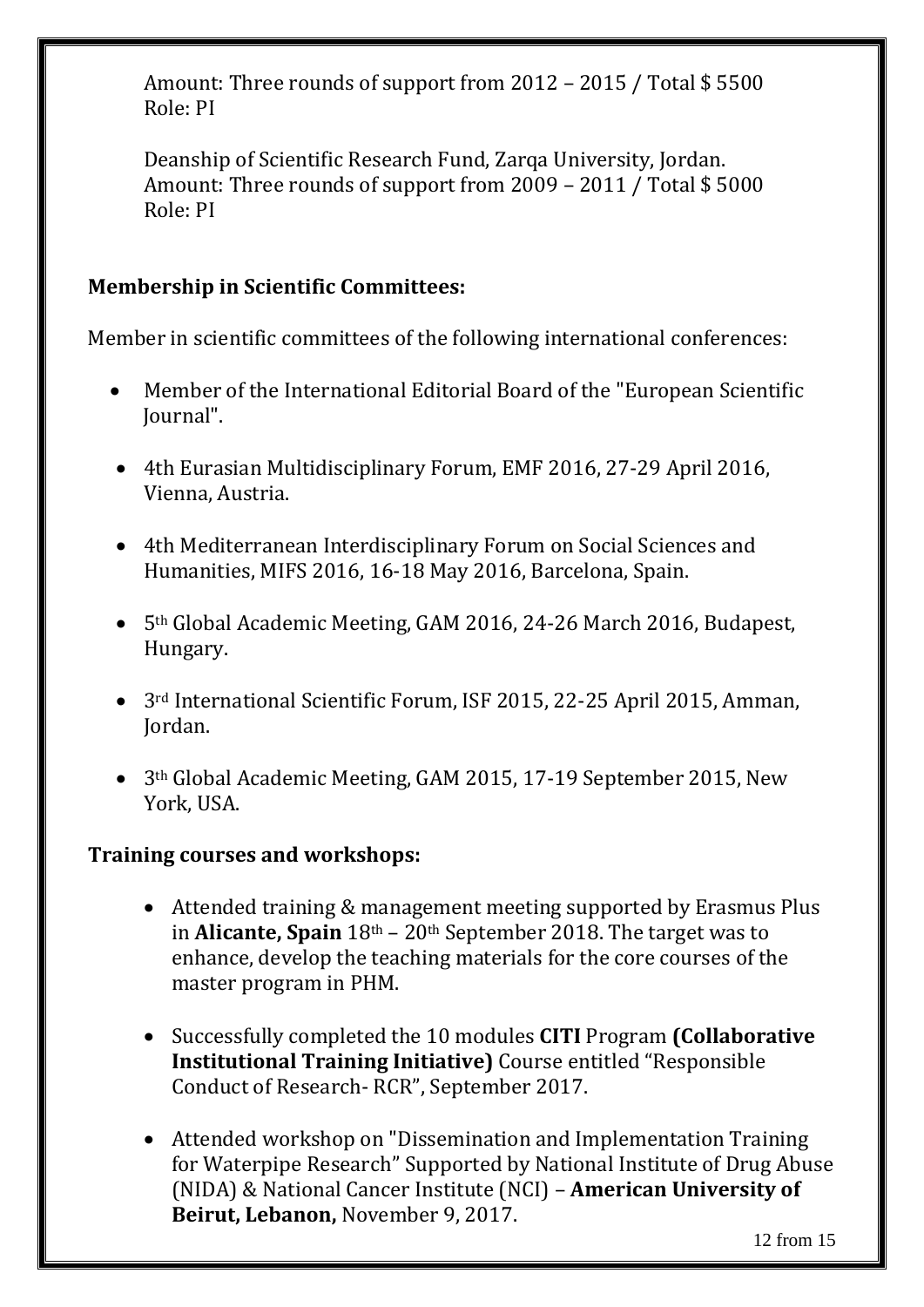- Successfully completed the one week "ISO 9001:2015 Quality Management Systems Auditor/Lead Auditor Training Course", October 2016.
- Attended workshop on "Principles of Strategic Planning". Quality control office – **Zarqa University, Jordan,** 24-25 June, 2015.
- Attended workshop on "Motivational Interview". European Society of Cardiology – **Valamar, Babin Kuk, Croatia,** 15th June, 2015.
- Attended workshop on "Challenges and thoughts in research designs**".** Council of Cardiovascular Nursing and Allied Professions – **Dubrovnik, Croatia,** 13th June, 2015.
- Attended SGS SSC QMS Training course entitled; ISO 9001:2008 Foundation Training Course, October 2014.
- Attended SGS Training course entitled; ISO 9001:2008 Internal Audit training course, October 2014.
- Attended workshop on "Reviewing for European Journal of Cardiovascular Nursing". European Society of Cardiology – **Rica Forum Stavenger, Norway,** (2014).
- Attended workshop on "How to how to build a successful international collaboration**".** Council of Cardiovascular Nursing and Allied Professions – **Stavenger Forum, Norway,** (2014).
- Attended workshop on "How to successfully present your research for publication". European Society of Cardiology - **Glasgow, Scotland,** (2013).
- Attended course supported by Tempus project "Developing Service-Learning and Civic engagement Partnerships across the Curriculum". Roehampton University – **London, United kingdom**, (2011).
- Attended workshop on "Reflective Learning and Learning Journals". Bournemouth University - **London, United kingdom**, (2011).
- Attended workshop on scientific writing "Writing for Publication in Nursing: Reach for the Stars". Prince Mona College – Royal Medical Services, **Amman, Jordan**, (2008).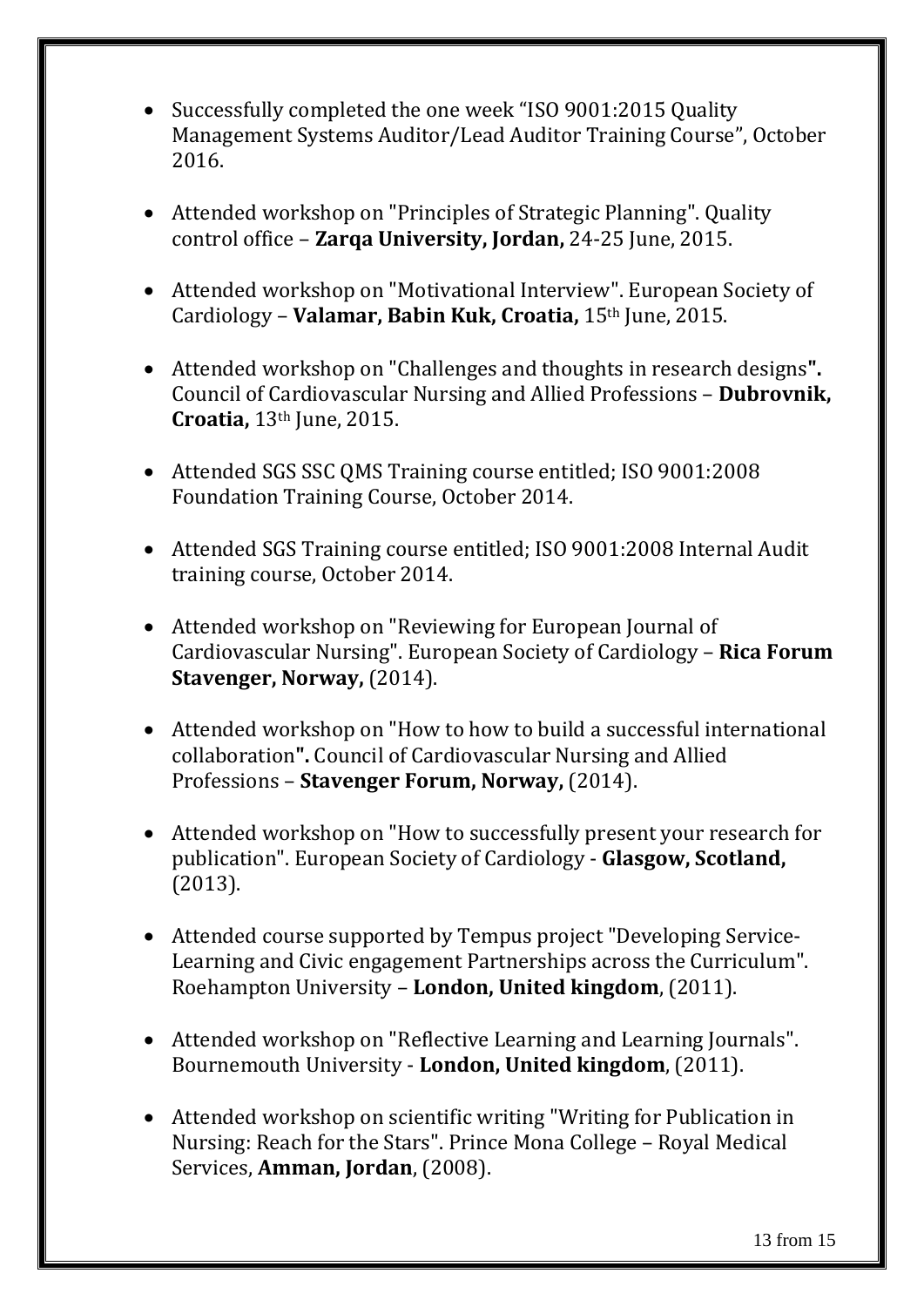- Attended workshop on "Preparing Faculty Members for Effective University Teaching". Zarqa University – **Zarqa, Jordan**, (2007).
- Attended Pediatric Advance Life Support (PALS) provider approved by the California Board of Registered Nursing Provider. KHCC, **Amman, Jordan**, (2006).
- Attended Pediatric Advance Life Support (PALS) Instructor approved by the California Board of Registered Nursing Instructor. KHCC, **Amman, Jordan**, (2006).
- Attended Basic Cardiac Life Support course (BCLS) in accordance with the curriculum of the American Heart Association. KHCC, **Amman, Jordan**, (2006).
- Attended Emergency and Crisis Management course. Jordan university Hospital. **Amman, Jordan**, (2003).

# **Reviewing Manuscripts:**

Serving as reviewer for many journals, for example:

- Reviewer for European Journal of Cardiovascular Nursing.
- Reviewer for Journal of Patient Education and Counseling.
- Reviewer for Western Journal of Nursing Research.
- Reviewer for Journal De Pediatria.
- Reviewer for Journal of preventive Medicine and Hygiene**.**
- Reviewer for the European Scientific Journal.
- Reviewer for International Journal of Preventive Medicine.
- Reviewer for International Research Journal of Microbiology.

# **Other Academic Activities:**

- Internal Auditor for General and Private Academic Accreditation–Zarqa University.
- Internal Auditor for ISO 9001 : 2015 Zarqa University.
- Internal Auditor for ISO 9001 : 2008 Zarqa University.
- Head of the Research and Conferences committee- Faculty of Nursing, Zarqa University.
- Head of the Clinical training committee- Faculty of Nursing, Zarqa University.